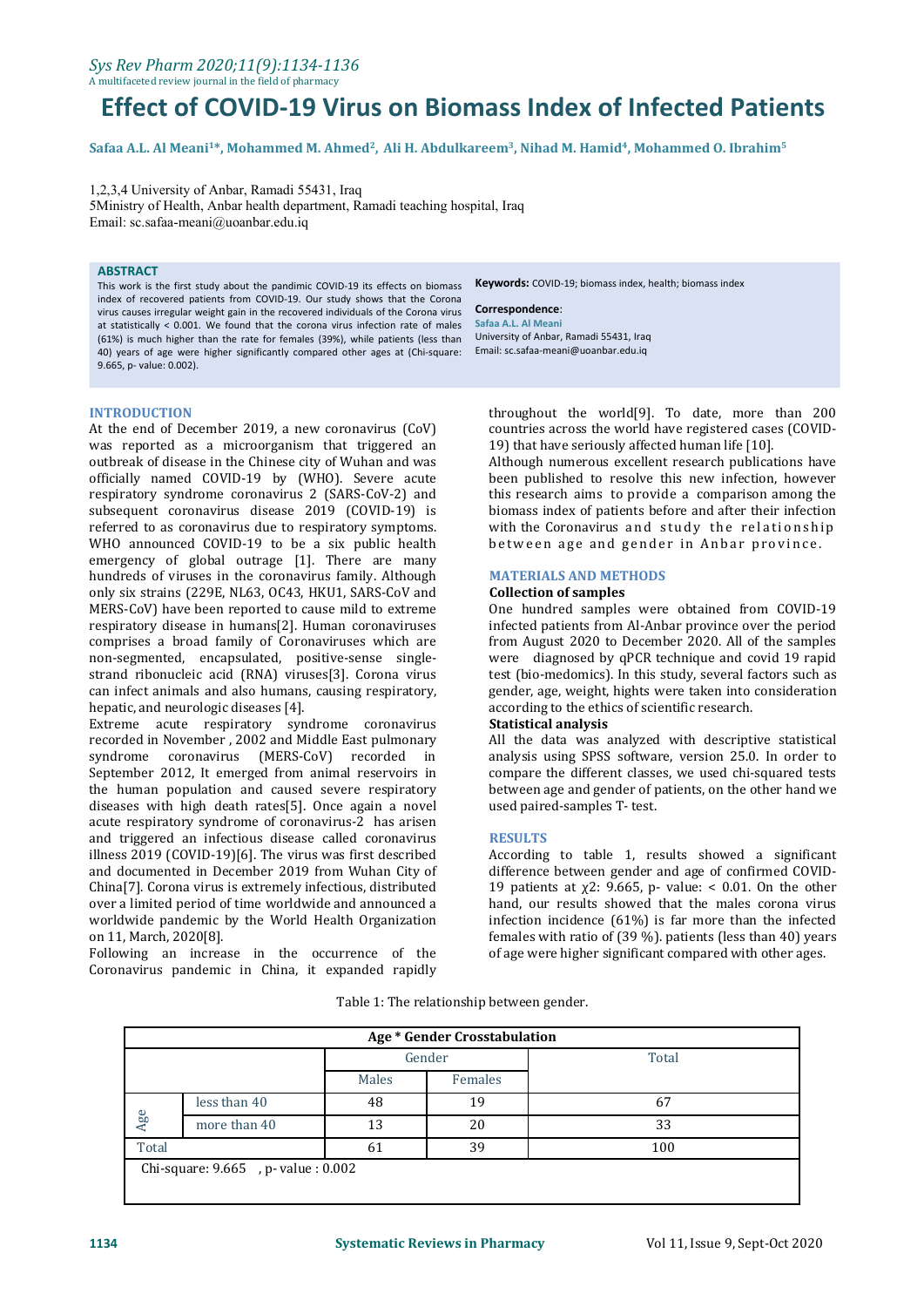| <b>Paired Samples Statistics</b>                                                                    |        |     |                |                 |  |  |  |  |
|-----------------------------------------------------------------------------------------------------|--------|-----|----------------|-----------------|--|--|--|--|
| parameters                                                                                          | Mean   |     | Std. Deviation | Std. Error Mean |  |  |  |  |
| BMI <sub>2</sub>                                                                                    | 26.283 | 100 | ±5.555         | .555            |  |  |  |  |
| BMI1                                                                                                | 25.539 | 100 | ±5.350         | .535            |  |  |  |  |
| BMI: Biomass index, BMI1: biomass index of persons before infection, BMI2: biomass index of persons |        |     |                |                 |  |  |  |  |
| after infection                                                                                     |        |     |                |                 |  |  |  |  |

Table 2: BMI of infected patients with COVID-19

According to table 3, results showed a significant difference between BMI1 (before infection) and BMI2(after infection) of confirmed COVID-19 patients at t value: 10.591, p- value: < 0.001.

| Table 3: The difference between BMI1 and BMI2. |  |
|------------------------------------------------|--|
|------------------------------------------------|--|

| Correlation | Mean | Std. Deviation | Std.<br>Error<br>Mean | m      | Significance |
|-------------|------|----------------|-----------------------|--------|--------------|
| BMI1-BMI2   | .744 | ±.702          | .0702                 | 10.591 | .000         |

# **DISCUSSION**

The epidemic of the new coronavirus emerged from the Hunan Fish Market in Wuhan, China, where bats, snakes and other animals are sold. Corona virus has transmitted rapidly around the world.

The first study in the world demonstrating the effect of the Corona virus on irregular weight gain in the recovery phase of the Corona virus through its effect on obesity hormones. It is worth noting that Corona virus affects the weight gain of people after the stage of recovery from this virus. In the current study, we found that BMI2 (after infection) in the infected individuals are higher than BMI1(before infection). Corona virus may affect all body systems, including hormones that increase weight. Food is not alone responsible for weight gain or loss, but there are other factors that control weight, including hormones 2. R. Maclean, "Africa braces that control weight gain in women and men. On the other slowly," New York Times, 2020. that control weight gain in women and men. On the other<br>hand, infection with the Corona virus may affect obesity 3. hand, infection with the Corona virus may affect obesity hormones such as Ghrelin, leptin, estrogens, cortisol thyroids glands hormones.

The Ghrelin hormone is the hunger hormone, and it 4. helps stimulate the appetite and deposit more fats, and if high levels of ghrelin are excreted from the stomach and intestines, weight gain occurs , while The hormone leptin is produced by the fat cells in the body and gives a signal to the brain to feel full, and excessive intake of processed food and fast foods, sweets and chocolate, the excess of<br>fructose sugar is converted into fats in the liver and fructose sugar is converted into fats in the liver and abdomen, and fat cells secrete leptin, and the fat accumulates and thus weight gain occurs. On the other hand, Cortisol is a steroid hormone produced by the adrenal gland and its secretion increases with feelings of anxiety, depression and tension, and its increased secretion leads to an increase in insulin secretion and T. A. Du Toit, "Outbreak of a novel corona<br>thus fat deposition in the body. The thyroid gland Rev. Microbiol., vol. 18, no. 3, p. 123, 2020. thus fat deposition in the body. The thyroid gland produces calistonein, T4, and T3, these are very important in metabolism and growth, then leads to incrasing of weight.

New studies show that age, and gender are linked to the susceptibility of corona virus disease. In the country China, several studies have recorded that the rate of male infection is larger than that of female infection [11]. Gender differences play a significant role in the immune system and are controlled and respond to stimuli. <br>Immunity responses in males are weaker than in females. The implications for virus origins and receptor binding Immunity responses in males are weaker than in females, leading to rapid clearance or reduction of virus load in females compared to males[12]. Consequently, the rate of male infection is higher than that of females with the Coronavirus, as in our research results.

# **CONCLUSION**

In the current study, The COVID-19 pandemic is influenced by several factors such as age and gender which need to investigate in future. on the other hand, complications of infection with the Coronavirus is weight gain which occurs in the recovery phase of Corona virus infection. Researchers should be making effort to explain the causes behind the recorded increasing incidence of BMI among patients after corona virus infection.

# **REFERENCES**

- 1. X. Li *et al.*, "Transmission dynamics and evolutionary history of 2019-nCoV," *J. Med. Virol.*, vol. 92, no. 5, pp. 501–511, 2020.
- 2. R. Maclean, "Africa braces for coronavirus, but
- J. Cui, F. Li, and Z.-L. Shi, "Origin and evolution of pathogenic coronaviruses," *Nat. Rev. Microbiol.*, vol. 17, no. 3, pp. 181–192, 2019.
- [S. R. Weiss and J. L. Leibowitz, "Coronavirus pathogenesis," in *Advances in virus research*, vol. 81, Elsevier, 2011, pp. 85–164.
- 5. N. Wang *et al.*, "Cu i Y, Liu X et al.(2013). Structure of MERS-CoV spike receptorbinding domain complexed with human receptor DPP4," *Cell Res*, vol. 23, pp. 986–993.
- 6. C.-C. Lai, T.-P. Shih, W.-C. Ko, H.-J. Tang, and P.-R. Hsueh, "Severe acute respiratory syndrome coronavirus 2 (SARS-CoV-2) and corona virus disease-2019 (COVID-19): the epidemic and the challenges," *Int. J. Antimicrob. Agents*, p. 105924, 2020.
- 7. A. Du Toit, "Outbreak of a novel coronavirus," Nat.
- 8. A. Mavragani, "Tracking COVID-19 in Europe: infodemiology approach," *JMIR public Heal. Surveill.*, vol. 6, no. 2, p. e18941, 2020.
- 9.D. Wang *et al.*, "Clinical characteristics of 138 hospitalized patients with 2019 novel coronavirus– infected pneumonia in Wuhan, China," *Jama*, vol. 323, no. 11, pp. 1061–1069, 2020.
- 10. R. Lu *et al.*, "Genomic characterisation and epidemiology of 2019 Lancet, vol. 395, no. 10224, pp. 565–574, 2020.
- 11. C. Wu *et al.*, "Risk factors associated with acute respiratory distress syndrome and death in patients with coronavirus disease 2019 pneumonia in Wuhan,